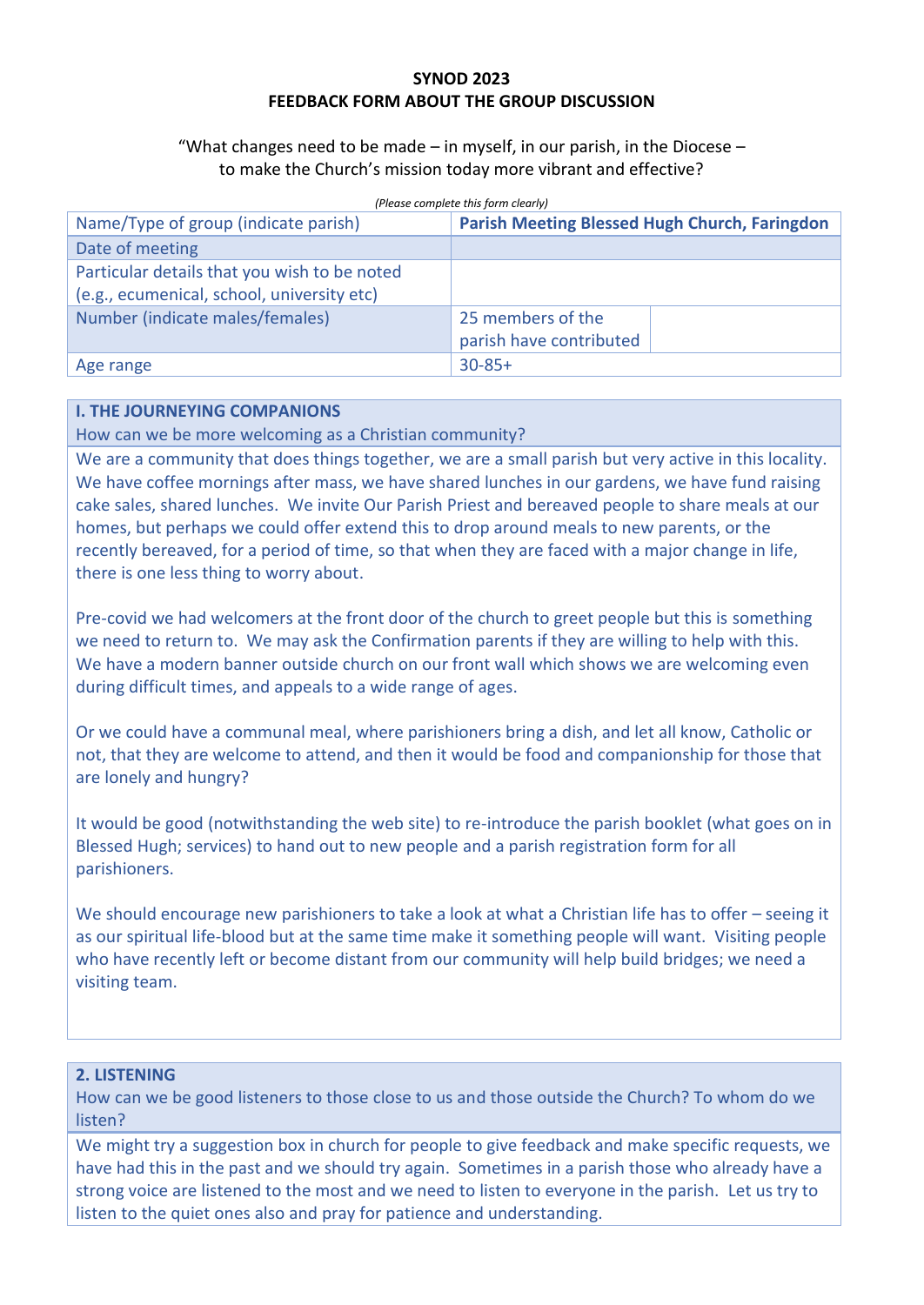We WILL listen to those who share their personal experience of Christ and approach the Christian life with enthusiasm.

Those who are housebound may need special arrangements – we did used to have a phone rota during lockdown, we should begin this again.

We have stopped the printed newsletter in recent times, but-it's time to print this again for everyone, and if it contained the psalm and responses and hymn numbers this might encourage people to join in. Having various formats such as A4 and A3 might be helpful.

It has been hard listening to, for example, the children in mass as there was no PA system but finally that has been installed so we can hear much better what is said.

## **3. SPEAKING OUT**

*How can we be more honest in our dealings with each other?*

It is easy to offend people, here a suggestion box may help.

We can only be more honest if we trust that others will not condemn what we say or demean us by ridicule or by implying that they know better. We need to talk gently to each other about our Faith. Some may not have attended a Catholic school and may respond better to one who is eager to listen and share rather than to dictate. We are in this TOGETHER, as a family, not as individuals. Think seminar rather than lecture.

We are open about our how the parish is run, and have for some time published all the minutes of all our parish meetings, the PPC, the newly constituted Finance & Maintenance committee, all are available on the parish web site and a summary is given in our weekly newsletter. Parishioners do ask for changes and contact members of the PPC when they have ideas or have concerns etc. We hold an annual AGM for the Parish and each group within the parish gives a short report; this is very well-attended.

Music is a good way to break down barriers – for example, playing the guitar more often. Young people will relate better to it.

#### **4. CELEBRATING**

*How might we celebrate better the Liturgy in our parish?*

We are blessed to have a Parish Priest resident here again and journeying with us. Fr Claro is a very synodially Parish Priest. Mass is said with the Priest and people participating. Fr has encouraged young readers and we have a training programme for new readers led by one of parishioners. Children always share their children's liturgy with the parish during the mass, and this is to be celebrated.

Music and the Choir is a large part of our worship – and here young people are being encouraged to learn new instruments – all being trained by one of our musicians.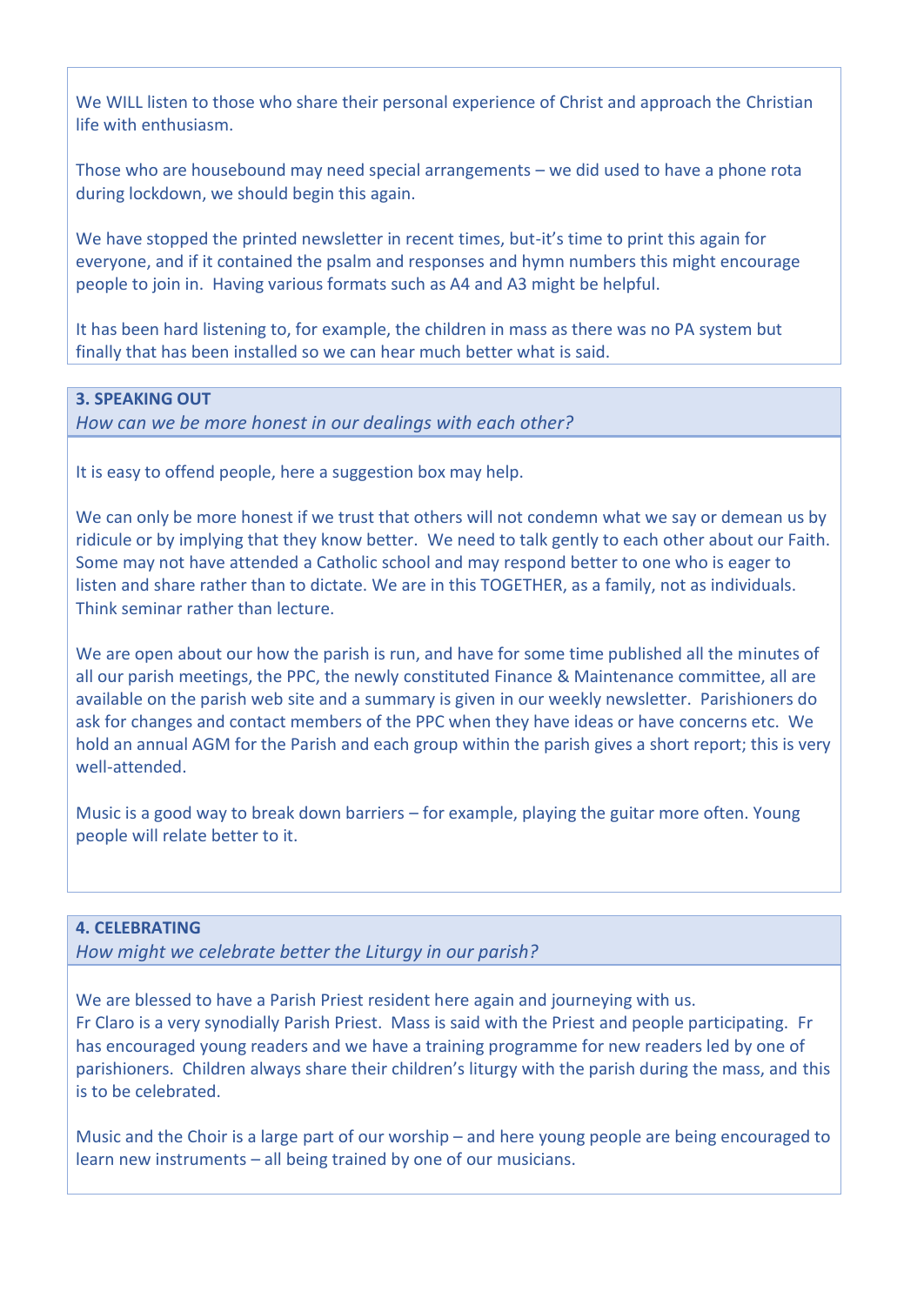It would be good to periodically change something in the celebration of the Mass, so that we pay attention anew to what is happening. This would be especially a good thing to do in the preparatory periods of the year e.g., Advent and Lent. Keeping our faith fresh and renewed is important for each one of us.

For example:

- 1) Have the Mass said ad orientem throughout Lent, and then versus populum for Easter (with improved microphones and speakers, the old complaint about ad orientem, of people not being able to hear the priest, would not apply).
- 2) Chairs only for the elderly and infirm (round the edge of the church, or at the front), with everyone else standing (apart from when they are kneeling) for the whole of Mass (seems rather penitential- one for Lent?)
- 3) Having the Mass fully sung throughout, for instance on the first Sunday of every month, or major feast days.

It would be good to have the longer Nicene Creed said at Mass once a month; it has a richness of language and imagery that the shorter Apostle's creed lacks. This is important for our young people to learn too.

# **5. CO-RESPONSIBLE IN THE MISSION**

*How well do we work together as clergy and laity for the mission of the Church?*

Father Claro is doing an excellent job in working with us, the laity, and in "stirring us up" to do more. There are many groups within the parish that all work together, The PPC, The Steering Committee, Finance & Maintenance, the Choir, Musicians, Children's Liturgy group, Confirmation Group, First Holy Communion Group etc. Fr Claro has been instrumental in bring new life to many of these groups and encouraging everyone to do something in the parish.

## **6. DIALOGUE IN CHURCH AND SOCIETY**

*How can our group, parish, diocese and the Church be more outward-facing?* 

Our recent Cake Sale for Cafod welcomed many local people into our church and Hall, many were unknown to us so a cake sale became a time of Evangelisation.

We might see if Fr Claro is able to lead an Assembly at the local schools. Our Justice & Peace Group provide practical expressions of our care and concern for the world around us.

The Faringdon Singers are now give a monthly concert in the Market Place, fabulous to hear these as we shop at the local outdoor market.

**7. WITH THE OTHER CHRISTIAN DENOMINATIONS** *In what ways might we improve our dialogue and relationship with other Christians?*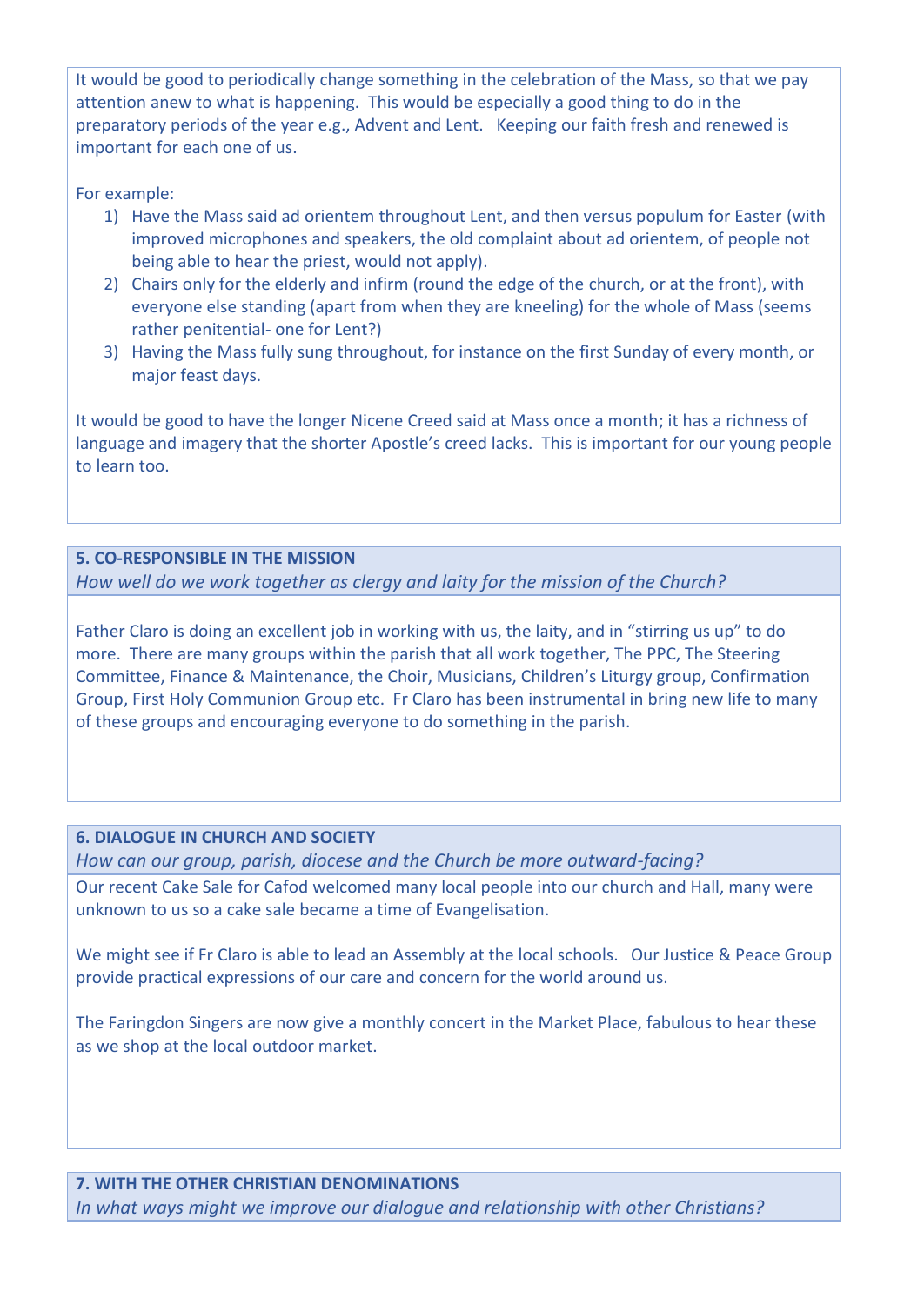Here in Faringdon- we have a very good relationship with the other churches established over many years. We all contribute to an active programme in Churches Together, holding joint services, Lenten programmes of study, and Advent services. Fr Claro has invited the local CoE Vicar to talk to us and he has spoken at their church. We have a shared Ecumenical Shop, The Mustard seed that is run entirely by volunteers and has done so for many years.

We have in the recent past had a Christmas Play performed in the Market Square, organised by the Churches Together, which even had live camels. It was a special moment of a visible sign of our Christian Faith.

For the future, possibly an external Christmas Crib may be something we can organise.

## **8. AUTHORITY AND PARTICIPATION**

*How can we make the Church more participatory and increase co-responsibility?*

Again, we think Father Claro is already leading the way here. Parents from the new Confirmation Group are getting involved in Parish life, similarly Frist Communion Group. Fr Claro encourages us all to think that we have a role to play in the parish and everyone should belong to a group or committee. This is something to aim for.

## **9. DISCERNING AND DECIDING**

*In a synodal style Church, what new processes* of *decision-makin*g and *decision-taking are needed*? *How transparent and accountable are the decisions made?* 

Our Pastoral Council needs to publish its agenda and invite suggestions from all. The PPC is accountable to the Parish. Fr Claro meets with everyone after Sunday Mass in the Hall over refreshments, very useful for informal discussion.

It might be worth looking into how some Protestant denominations manage it, as they have had a more synodal-type structure, but they also have a tendency to fission, so we should learn from their problems as well as their successes.

It would be good if before any discussion of a particular topic, the current position, and the history of how that was reached, any relevant dogma and doctrine, were made public. That way historic errors will not be repeated, and if everyone knows where the lines are, then that makes for a better debate and discussion.

Support for local LBGT groups is something we must take practical steps towards. For example, fliers to welcome them to church, making it evident that we do not judge. We are all equal before God.

Sponsored walks are currently being planned for Lent.

## **10. FORMING OURSELVES IN SYNODALITY**

*How do we form people to make them more capable of "journeying together"?*